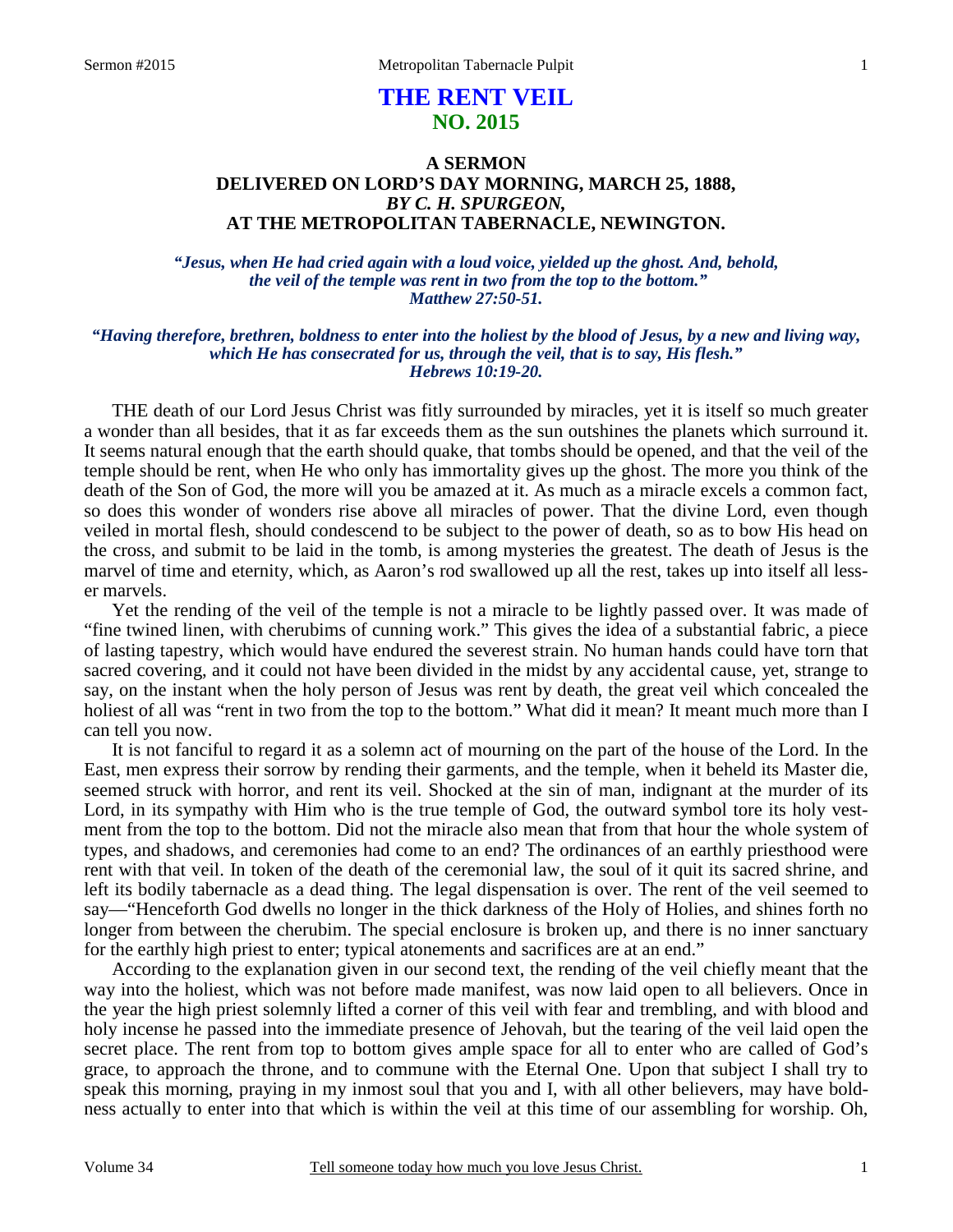that the Spirit of God would lead us into the nearest fellowship which mortal men can have with the Infinite Jehovah!

First, this morning, I shall ask you to consider *what has been done*. The veil has been rent. Secondly, we will remember *what we therefore have;* we have "boldness to enter into the holiest by the blood of Jesus." Then, thirdly, we will consider *how we exercise this grace;* we "enter by the blood of Jesus, by a new and living way, which He has consecrated for us, through the veil, that is to say, His flesh."

**I.** First, think of WHAT HAS BEEN DONE. In actual historical fact the glorious veil of the temple has been rent in two from the top to the bottom; as a matter of spiritual fact, which is far more important to us*, the separating legal ordinance is abolished*. There was under the law this ordinance—that no man should ever go into the holiest of all, with the one exception of the high priest, and he but once in the year, and not without blood. If any man had attempted to enter there he must have died, as guilty of great presumption and of profane intrusion into the secret place of the Most High. Who could stand in the presence of Him who is a consuming fire? This ordinance of distance runs all through the law, for even the holy place, which was the vestibule of the Holy of Holies, was for the priests alone. The place of the people was one of distance. At the very first institution of the law when God descended upon Sinai, the ordinance was, "You shall set bounds unto the people round about." There was no invitation to draw near. Not that they desired to do so, for the mountain was together on a smoke, and "even Moses said, I exceedingly fear and quake." "The Lord said unto Moses, Go down, charge the people, lest they break through unto the Lord to gaze, and many of them perish." If so much as a beast touch the mountain it must be stoned, or thrust through with a dart. The spirit of the old law was reverent distance. Moses, and here and there a man chosen by God, might come near to Jehovah, but as for the bulk of the people, the command was, "Draw not near here." When the Lord revealed His glory at the giving of the law, we read—"When the people saw it, they removed, and stood afar off." All this is ended. The precept to keep back is abrogated, and the invitation is, "Come unto Me, all you that labor and are heavy laden." "Let us draw near" is now the filial spirit of the gospel. How thankful I am for this! What a joy it is to my soul! Some of God's people have not yet realized this gracious fact, for still they worship afar off. Very much of prayer is to be highly commended for its reverence, but it has in it a lack of childlike confidence. I can admire the solemn and stately language of worship which recognizes the greatness of God, but it will not warm my heart nor express my soul until it has also blended with the joyful nearness of that perfect love which casts out fear, and ventures to speak with our Father in heaven as a child speaks with its father on earth. My brother, no veil remains. Why do you stand afar off, and tremble like a slave? Draw near with full assurance of faith. The veil is rent; access is free. Come boldly to the throne of grace. Jesus has made you near, as near to God as even He Himself is. Though we speak of the holiest of all, even the secret place of the Most High, yet it is of this place of awe, even of this sanctuary of Jehovah, that the veil is rent; therefore, let nothing hinder your entrance. Assuredly no law forbids you, but infinite love invites you to draw near to God.

This rending of the veil signified, also, *the removal of the separating sin*. Sin is, after all, the great divider between God and man. That veil of blue and purple and fine twined linen could not really separate man from God; for He is, as to His omnipresence, not far from any of us. Sin is a far more effectual wall of separation; it opens an abyss between the sinner and his Judge. Sin shuts out prayer, and praise, and every form of religious exercise. Sin makes God walk contrary to us, because we walk contrary to Him. Sin, by separating the soul from God, causes spiritual death, which is both the effect and the penalty of transgression. How can two walk together except they be agreed? How can a holy God have fellowship with unholy creatures? Shall justice dwell with injustice? Shall perfect purity abide with the abominations of evil? No, it cannot be. Our Lord Jesus Christ put away sin by the sacrifice of Himself. He takes away the sin of the world, and so the veil is rent. By the shedding of His most precious blood we are cleansed from all sin, and that most gracious promise of the new covenant is fulfilled—"Their sins and their iniquities will I remember no more." When sin is gone, the barrier is broken down, the unfathomable gulf is filled. Pardon, which removes sin, and justification, which brings righteousness, makes up a deed of clearance so real and so complete that nothing now divides the sinner from his reconciled God. The Judge is now the Father; He, who once must necessarily have condemned, is found justly absolving and accepting. In this double sense the veil is rent; the separating ordinance is abrogated, and the separating sin is forgiven.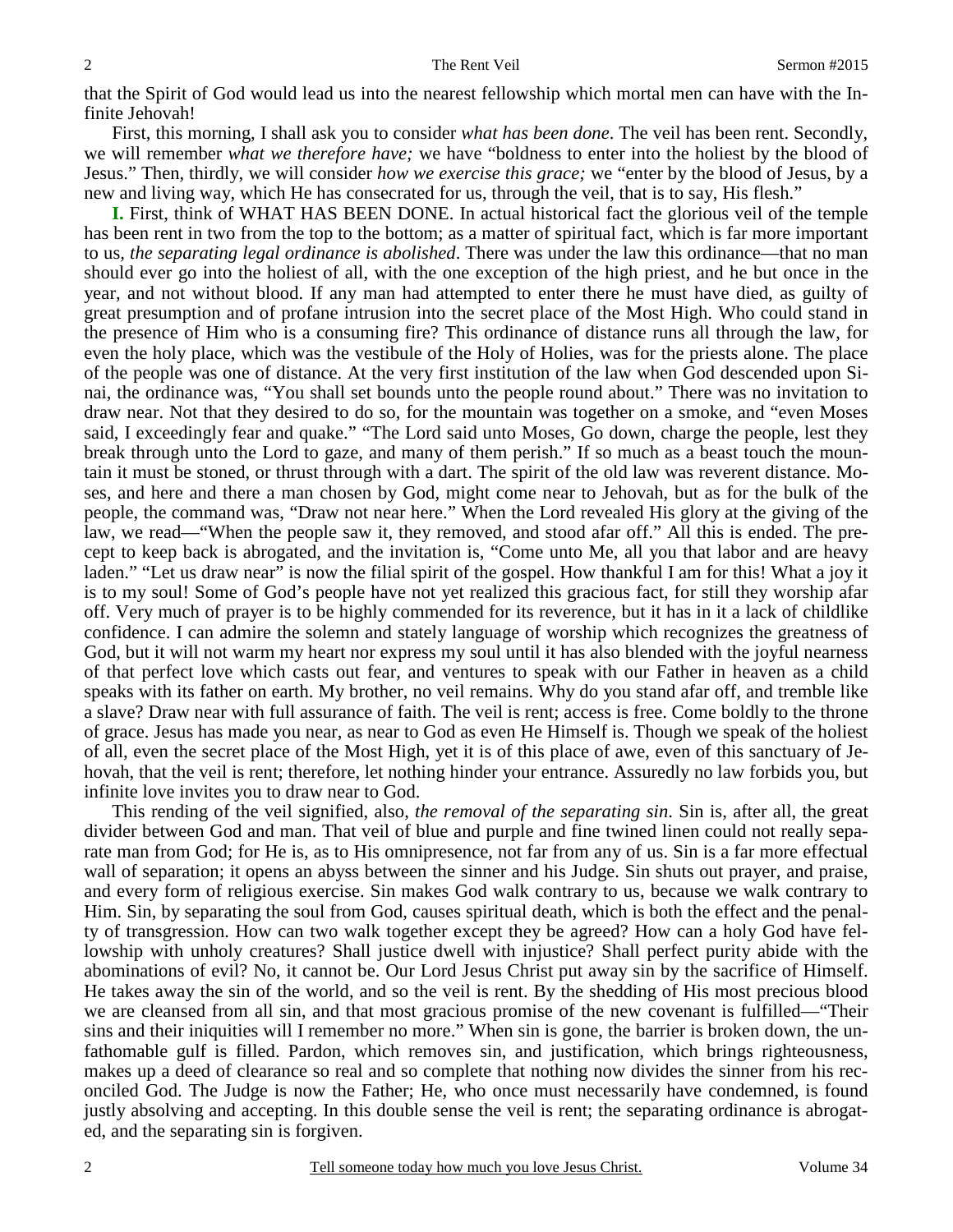3

Next, be it remembered that *the separating sinfulness is also taken away through our Lord Jesus*. It is not only what we have *done,* but what we *are* that keeps us apart from God. We have sin engrained in us; even those who have grace dwelling in them have to complain, "When I would do good, evil is present with me." How can we commune with God with our eyes blinded, our ears stopped, our hearts hardened, and our senses deadened by sin? Our whole nature is tainted, poisoned, perverted by evil; how can we know the Lord? Beloved, through the death of our Lord Jesus the covenant of grace is established with us, and its gracious provisions are on this wise, "This is the covenant that I will make with them after those days, says the Lord; I will put My laws into their mind, and write them in their hearts." When this is the case, when the will of God is inscribed on the heart, and the nature is entirely changed, then is the dividing veil which hides us from God taken away, "Blessed are the pure in heart: for they shall see God." Blessed are all they that love righteousness and follow after it, for they are in a way in which the Righteous One can walk in fellowship with them. Spirits that are like God are not divided from God. Difference of nature hangs up a veil, but the new birth, and the sanctification which follows upon it, through the precious death of Jesus, remove that veil. He that hates sin, strives after holiness, and labors to perfect it in the fear of God, is in fellowship with God. It is a blessed thing when we love what God loves, when we seek what God seeks, when we are in sympathy with divine aims, and are obedient to divine commands, for with such persons will the Lord dwell. When grace makes us partakers of the divine nature, then are we at one with the Lord, and the veil is taken away.

"Yes," says one, "I see now how the veil is taken away in three different fashions, but still God is God, and we are but poor puny men; between God and man there must of necessity be a separating veil, caused by the great disparity between the Creator and the creature. How can the finite and the infinite commune? God is all in all, and more than all; we are nothing, and less than nothing, how can we meet?" When the Lord does come near to His favored ones, they own how incapable they are of enduring the excessive glory. Even the beloved John said, "When I saw Him, I fell at His feet as dead." When we have been especially conscious of the presence and working of our Lord, we have felt our flesh creep, and our blood chill, and then we have understood what Jacob meant when he said, "How dreadful is this place! This is none other but the house of God, and this is the gate of heaven." All this is true, for the Lord says, "You cannot see My face and live." Although this is a much thinner veil than those I have already mentioned, yet it is a veil, and it is hard for man to be at home with God. But *the Lord Jesus bridges the separating distance.* Behold, the blessed Son of God has come into the world, and taken upon Himself our nature! "Forasmuch then as the children are partakers of the flesh and blood, He also Himself likewise took part of the same." Though He is God as God is God, yet is He as surely man as man is man. Mark well how in the person of the Lord Jesus we see God and man in the closest conceivable alliance, for they are united in one person forever. The gulf is completely filled by the fact that Jesus has gone through with us even to the bitter end, to death, even to the death of the cross. He has followed out the career of manhood even to the tomb, and thus we see that the veil, which hung between the nature of God and the nature of man, is rent in the person of our Lord Jesus Christ. We enter into the holiest of all through His flesh, which links manhood to Godhead.

Now you see what it is to have the veil taken away. Solemnly note, that, this avails only for believers; those who refuse Jesus refuse the only way of access to God. God is not approachable, except through the rending of the veil by the death of Jesus. There was one typical way to the mercy seat of old, and that was through the turning aside of the veil; there was no other. And there is now no other way for any of you to come into fellowship with God, except through the rent veil, even the death of Jesus Christ, whom God has set forth to be the propitiation for sin. Come this way, and you may come freely. Refuse to come this way, and there hangs between you and God an impassable veil. Without Christ you are without God, and without hope. Jesus Himself assures you, "If you believe not that I am He, you shall die in your sins." God grant that this may not happen to any of you!

For believers the veil is not rolled up, but rent. The veil was not unhooked, and carefully folded up, and put away, so that it might be put in its place at some future time. Oh, no! But the divine hand took it and rent it from top to bottom. It can never be hung up again; that is impossible. Between those who are in Christ Jesus and the great God, there will never be another separation. "Who shall separate us from the love of God?" Only one veil was made, and as that is rent, the one and only separator is destroyed. I delight to think of this. The devil himself can never divide me from God now. He may and will attempt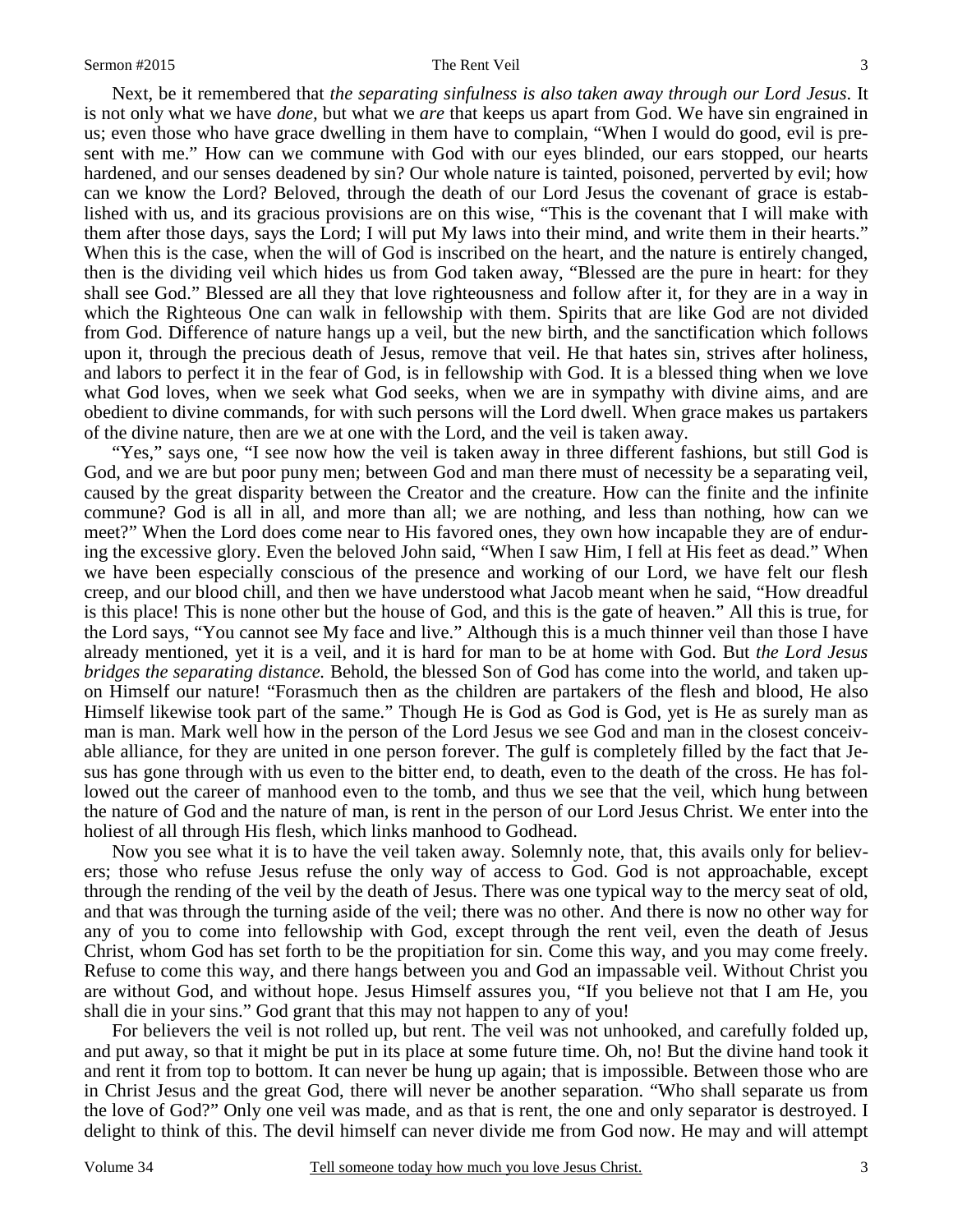to shut me out from God, but the worst he could do, would be to hang up a rent veil. What would that avail but to exhibit his impotence? God has rent the veil, and the devil cannot mend it. There is access between a believer and his God, and there must be such free access forever, since the veil is not rolled up, and put on one side to be hung up again in days to come; but it is rent, and rendered useless.

The rent is not in one corner, but in the midst, as Luke tells us. It is not a slight rent through which we may see a little, but it is rent from the top to the bottom. There is an entrance made for the greatest sinners. If there had only been a small hole cut through it, the lesser offenders might have crept through, but what an act of abounding mercy is this, that the veil is rent in the midst, and rent from top to bottom, so that the chief of sinners may find ample passage! This also shows that for believers there is no hindrance to the fullest and freest access to God. Oh, for much boldness, this morning, to come where God has not only set open the door, but has lifted the door from its hinges; yes, removed it, post and bar, and all!

I want you to notice that this veil, when it was rent, was rent by God, not by man. It was not the act of an irreverent mob, it was not the midnight outrage of a set of profane priests; it was the act of God alone. Nobody stood within the veil, and on the outer side of it stood the priests only fulfilling their ordinary vocation of offering sacrifice. It must have astounded them when they saw that holy place laid bare in a moment. How they fled, as they saw that massive veil divided without human hand in a second of time! Who rent it? Who but God Himself? If another had done it, there might have been a mistake about it, and the mistake might need to be remedied by replacing the curtain, but if the Lord has done it, it is done rightly, it is done finally, it is done irreversibly. It is God Himself who has laid sin on Christ and in Christ has put that sin away. God Himself has opened the gate of heaven to believers, and cast up a highway along which the souls of men may travel to Himself. God Himself has set the ladder between earth and heaven. Come to Him now, you humble ones. Behold, He sets before you an open door!

**II.** And now I ask you to follow me, dear friends, in the second place, to an experiential realization of my subject. We now notice, WHAT WE HAVE, "Having therefore, brethren, boldness to enter into the holiest." Observe the threefold "having" in the paragraph now before us, and be not content without the whole three. *We have "boldness to enter in."* There are degrees in boldness, but this is one of the highest. When the veil was rent it required some boldness to *look* within. I wonder whether the priests at the altar did have the courage to gaze upon the mercy seat. I suspect that they were so struck with amazement that they fled from the altar, fearing sudden death. It requires a measure of boldness steadily to look upon the mystery of God, "Which things the angels desire to look into." It is well not to look with a merely curious eye into the deep things of God. I question whether any man is able to pry into the mystery of the Trinity without great risk. Some, thinking to look there with the eyes of their natural intellect, have been blinded by the light of that sun, and have henceforth wandered in darkness. It needs boldness to look into the splendors of redeeming and electing love. If any did look into the holiest when the veil was rent, they were among the boldest of men, for others must have feared lest the fate of the men of Bethshemesh would be theirs. Beloved, the Holy Spirit invites you to look into the holy place, and view it all with reverent eye, for it is full of teaching to you. Understand the mystery of the mercy seat, and of the Ark of the Covenant overlaid with gold, and of the pot of manna, and of the tables of stone, and of Aaron's rod that budded. Look, look boldly through Jesus Christ, but do not content yourself with looking! Hear what the text says, "Having boldness to *enter in."* Blessed be God if He has taught us this sweet way of no longer looking from afar, but of entering into the inmost shrine with confidence! "Boldness to enter in" is what we ought to have.

Let us follow the example of the high priest, and, having entered, *let us perform the functions of one who enters in.* "Boldness to enter in" suggests that we act as men who are in their proper places. To stand within the veil filled the servant of God with an overpowering *sense of the divine presence*. If ever in his life he was near to God, he was certainly near to God then, when quite alone, shut in, and excluded from all the world, he had no one with him, except the glorious Jehovah. O my beloved, may we this morning enter into the holiest in this sense! Shut out from the world, both wicked and Christian, let us know that the Lord is here, most near and manifest. Oh that we may now cry out with Hagar, "Have I also here looked after Him that sees me?" Oh, how sweet to realize by personal enjoyment the presence of Jehovah! How cheering to feel that the Lord of hosts is with us! We know our God to be a very present help in trouble. It is one of the greatest joys out of heaven to be able to sing—Jehovah Shammah—the Lord is here. At first we tremble in the divine presence, but as we feel more of the spirit of adoption we draw near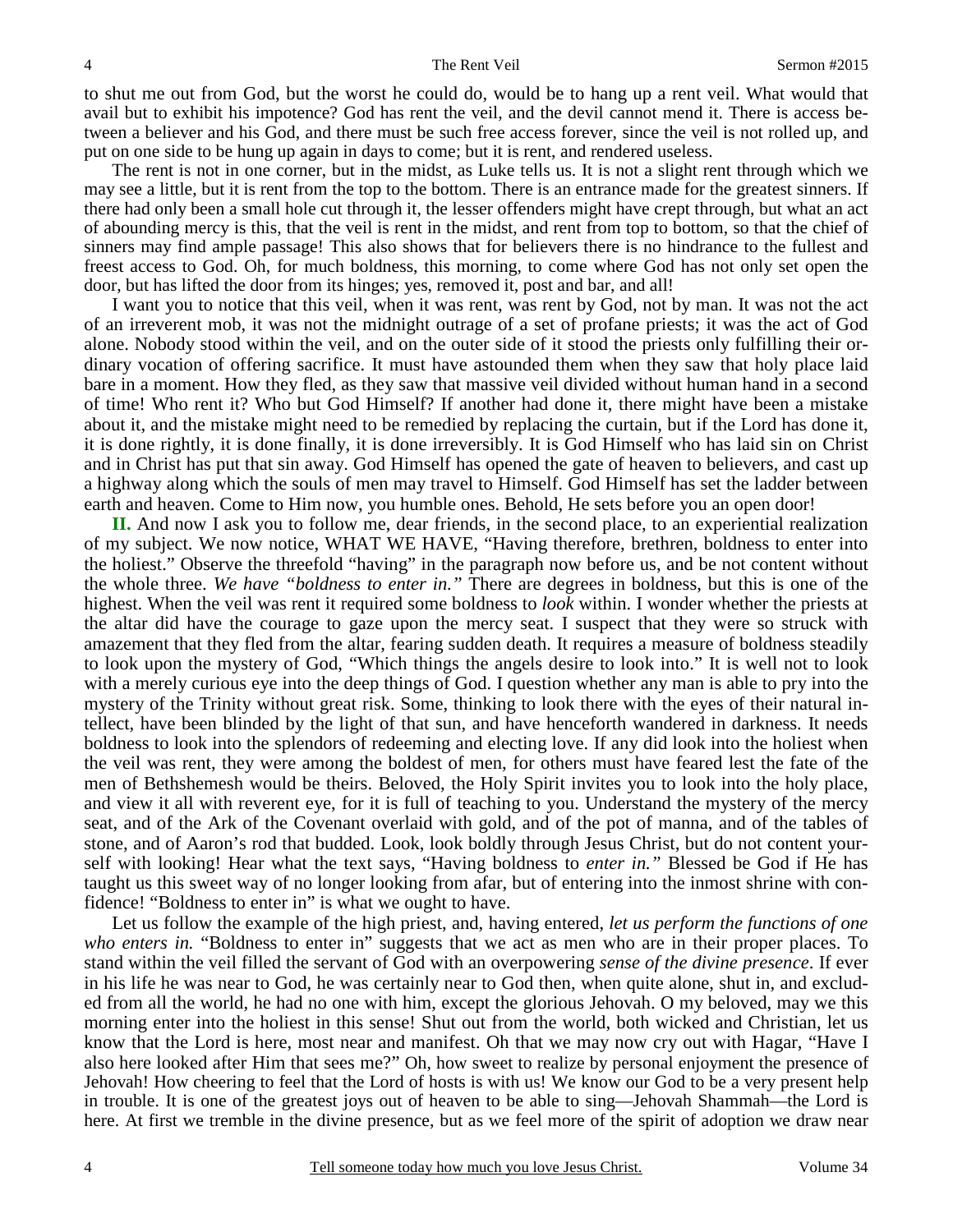with sacred delight, and feel so fully at home with our God that we sing with Moses, "Lord, You have been our dwelling place in all generations." Do not live as if God were as far off from you as the east is from the west. Live not far below on the earth, but live on high, as if you were in heaven. In heaven you will be with God, but on earth He will be with you; is there much difference? He has raised us up together, and made us sit together in heavenly places in Christ Jesus. Jesus has made us near by His precious blood. Try day by day to live in as great nearness to God, as the high priest felt when he stood for awhile within the secret of Jehovah's tabernacle.

The high priest had *a sense of communion with God;* he was not only near, but he spoke with God. I cannot tell what he said, but I should think that on the special day the high priest unburdened himself of the load of Israel's sin and sorrow, and made known his requests unto the Lord. Aaron, standing there alone, must have been filled with memories of his own faultiness, and of the idolatries and backslidings of the people. God shone upon him, and he bowed before God. He may have heard things, which it was not lawful for him to utter, and other things which he could not have uttered if they had been lawful. Beloved, do you know what it is to commune with God? Words are poor vehicles for this fellowship, but what a blessed thing it is! Proofs of the existence of God are altogether here superfluous to those of us who are in the habit of conversing with the Eternal One. If anybody were to write an essay to prove the existence of my wife, or my son, I certainly should not read it, except for the amusement of the thing, and proofs of the existence of God to the man who communes with God are much the same. Many of you walk with God; what bliss! Fellowship with the Most High is elevating, purifying, strengthening. Enter into it boldly. Enter into His revealed thoughts, even as He graciously enters into yours; rise to His plans, as He condescends to yours; ask to be uplifted to Him, even as He deigns to dwell with you.

This is what the rent of the veil brings us when we have boldness to enter in, but, mark you; the rent veil brings us nothing until we have boldness to enter in. Why do we stand without? Jesus brings us near, and truly our fellowship is with the Father, and with His Son Jesus Christ. Let us not be slow to take up our freedom, and come boldly to the throne. The high priest entered within the veil of blue, and purple, and scarlet, and fine twined linen, with blood, and with incense, that he might *pray for Israel,* and there he stood before the Most High, pleading with Him to bless the people. O beloved, prayer is a divine institution, and it belongs to us. But there are many sorts of prayers. There is the prayer of one who seems shut out from God's holy temple; there is the prayer of another who stands in the court of the Gentiles afar off, looking towards the Temple; there is the prayer of one who gets where Israel stands and pleads with the God of the chosen; there is the prayer in the court of the priests, when the sanctified man of God makes intercession; but the best prayer of all is offered in the holiest of all. There is no fear about prayer being heard when it is offered in the holiest. The very position of the man proves that he is accepted with God. He is standing on the surest ground of acceptance, and he is so near to God that his every desire is heard. There the man is seen through and through, for he is very near to God. His thoughts are read, his tears are seen, his sighs are heard, for he has boldness to enter in. He may ask what he will, and it shall be done unto him. As the altar sanctifies the gift, so the most holy place, entered by the blood of Jesus, secures a certain answer to the prayer that is offered therein. God give us such power in prayer! It is a wonderful thing that the Lord should hearken to the voice of a man., yet are there such men? Luther came out of his closet, and cried, Vici—"I have conquered." He had not yet met his adversaries, but as he had prevailed with God for men, he felt that he should prevail with men for God.

But the high priest, if you recollect, after he had communed and prayed with God, *came out and blessed the people*. He put on his garments of glory and beauty, which he had laid aside when be went into the holy place, for there he stood in simple white, and nothing else, and now he came out wearing the breast-plate and all his precious ornaments, and he blessed the people. That is what you will do if you have the boldness to enter into the holiest by the blood of Jesus; you will bless the people that surround you. The Lord has blessed you, and He will make you a blessing. Your ordinary conduct and conversation will be a blessed example; the words you speak for Jesus will be like a dew from the Lord; the sick will be comforted by your words; the despondent will he encouraged by your faith; the lukewarm will be recovered by your love. You will be, practically, saying to each one who knows you, "The Lord bless you, and keep you; the Lord make His face shine upon you, and give you peace." You will become a channel of blessing, "Out of your belly shall flow rivers of living water." May we each one, have boldness to enter in, that we may come forth laden with benedictions!

If you will kindly look at the text, you will notice, what I shall merely hint at, that *this boldness is well grounded.* I always like to see the apostle using a "therefore"; "Having *therefore* boldness." Paul is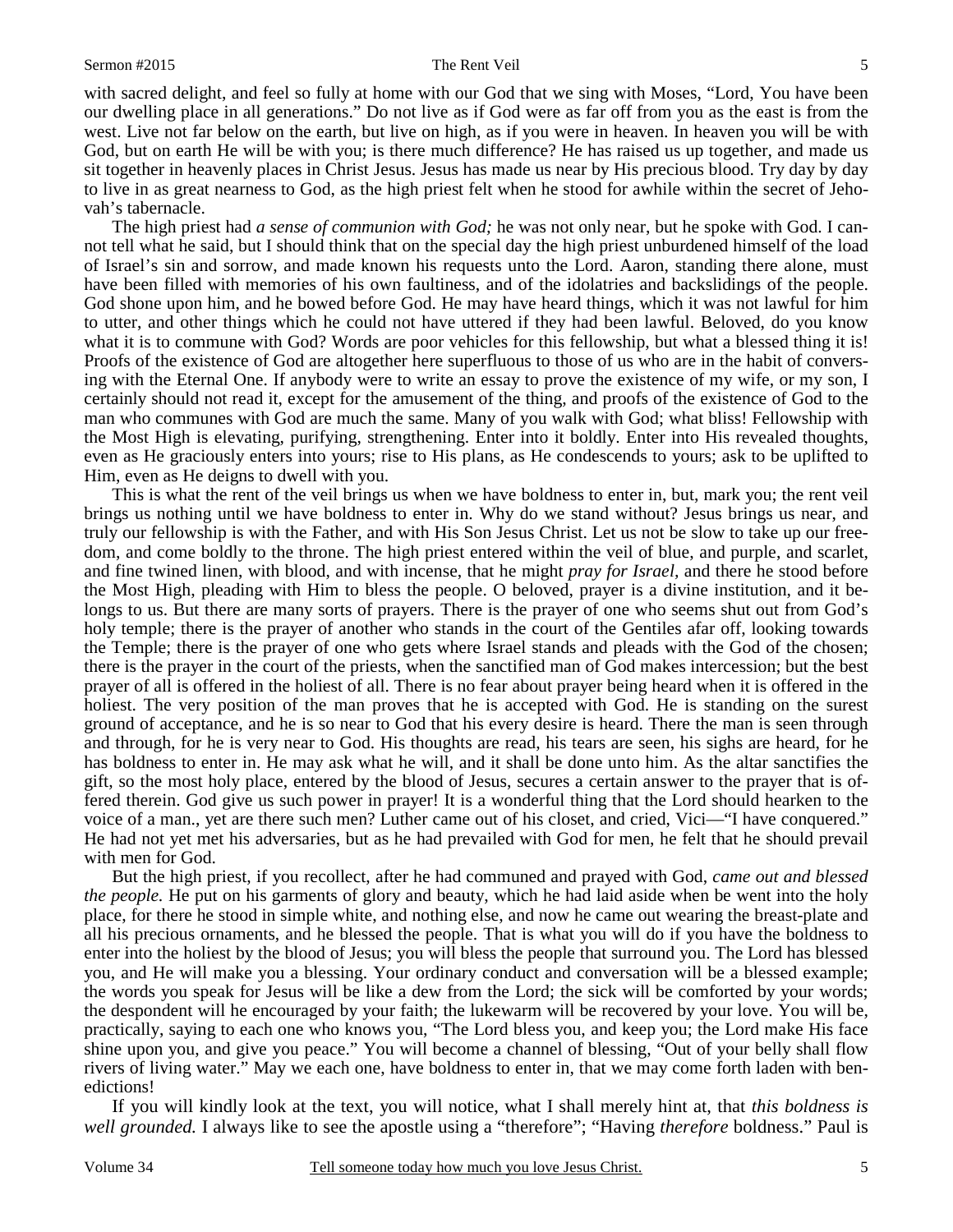often a true poet, but he is always a correct logician, he is as logical as if he were dealing with mathematics rather than theology. Here he writes one of his "therefores."

Why is it that we have boldness? Is it not because of our relationship to Christ which makes us "brethren"? "Having therefore, *brethren,* boldness." The feeblest believer has as much right to enter into the holy place as Paul had, because he is one of the brotherhood. I remember a rhyme by John Ryland, in which he says of heaven—

### *"They shall all be there, the great and the small; Poor I shall shake hands with the blessed St. Paul."*

I have no doubt we shall have such a position, and such fellowship. Meanwhile, we do shake hands with him this morning as he calls us brethren. We are brethren to one another, because we are brethren to Jesus. Where we see the apostle go, we will go; yes, rather, where we see the Great Apostle and High Priest of our profession enter, we will follow. "Having therefore, boldness."

Beloved, we have now no fear of death in the most holy place. The high priest, whoever he might be, must always have dreaded that solemn day of atonement, when he had to pass into the silent and secluded place. I cannot tell whether it is true, but I have read that there is a tradition among the Jews, that a rope was fastened to the high priest's foot that they might draw out his corpse in case he died before the Lord. I should not wonder if their superstition devised such a thing, for it is an awful position for a man to enter into the secret dwelling of Jehovah. But we cannot die in the holy place now, since Jesus has died for us. The death of Jesus is the guarantee of the eternal life of all for whom He died. We have boldness to enter, for we shall not perish.

Our boldness arises from the perfection of His sacrifice. Read the fourteenth verse, "He has perfected forever them that are sanctified." We rely upon the sacrifice of Christ, believing that He was such a perfect substitute for us, that it is not possible for us to die after our substitute has died, and we must be accepted, because He is accepted. We believe that the precious blood has so effectually and eternally put away sin from us, that we are no longer obnoxious to the wrath of God. We may safely stand where sin must be smitten, if there is any sin upon us, for we are so washed, so cleansed, and so fully justified that we are accepted in the Beloved. Sin is so completely lifted from us by the vicarious sacrifice of Christ, that we have boldness to enter where Jehovah Himself dwells.

Moreover, we have this for certain, that as a priest had a right to dwell near to God, we have that privilege, for Jesus has made us kings and priests unto God, and all the privileges of the office come to us with the office itself. We have a mission within the holy place; we are called to enter there upon holy business, and so we have no fear of being intruders. A burglar may enter a house, but he does not enter with boldness; he is always afraid lest he should be surprised. You might enter a stranger's house, without an invitation, but you would feel no boldness there. We do not enter the holiest as housebreakers, nor as strangers; we come in obedience to a call, to fulfill our office. When once we accept the sacrifice of Christ, we are at home with God. Where should a child be bold but in his father's house? Where should a priest stand but in the temple of his God, for whose service he is set apart? Where should a blood-washed sinner live but with his God, to whom he is reconciled?

It is a heavenly joy to feel this boldness! We have now such a love for God, and such a delight in Him, that it never crosses our minds that we are trespassers when we draw near to Him. We never say, "God, my dread," but "God, my exceeding joy." His name is the music to which our lives are set; though God is a consuming fire we love Him as such, for He will only consume our dross, and that we desire to lose. Under no aspect is God now distasteful to us. We delight in Him, be He what He may. So you see, beloved, we have good grounds for boldness when we enter into the holiest by the blood of Jesus.

I cannot leave this point until I have reminded you that *we may have this boldness of entering in at all times,* because the veil is always rent, and is never restored to its old place. "The Lord said unto Moses, Speak unto Aaron your brother, that he come not at all times into the holy place within the veil before the mercy seat, which is upon the ark, that he die not." But the Lord says not so to us. Dear child of God, you may at all times have "boldness to enter in." The veil is rent both day and night. Yes, let me say it, even when your eye of faith is dim, still enter in; when evidences are dark, still have "boldness to enter in," and even if you have unhappily sinned, remember that access is open to your penitent prayer. Come still through the rent veil, sinner as you are. What though you have backslidden, what though you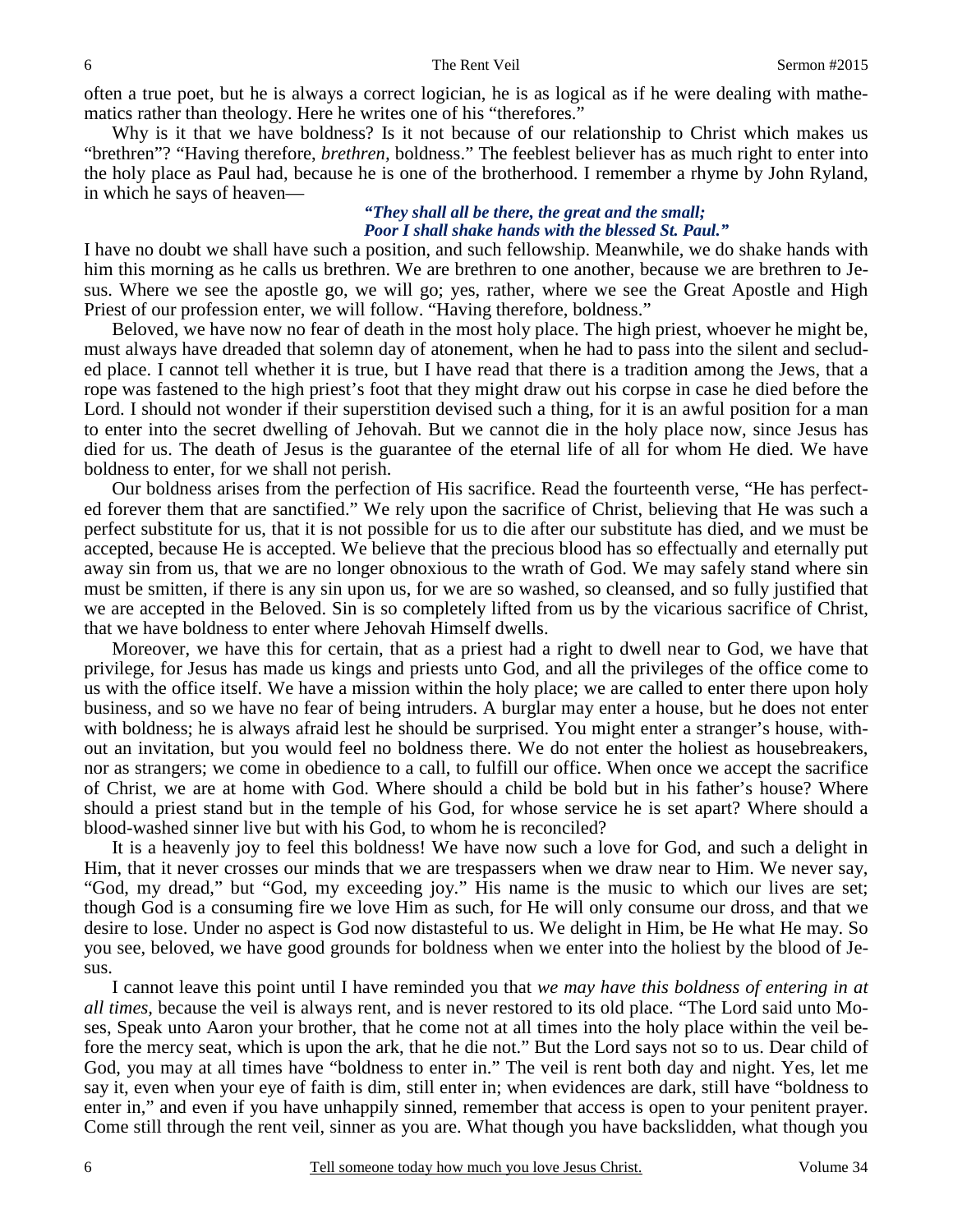are grieved with the sense of your wanderings, come even now! "Today, if you will hear His voice, harden not your hearts," but enter at once, for the veil is not there to exclude you, though doubt and unbelief may make you think it is so. The veil cannot be there, for it was rent in two from the top to the bottom.

**III.** My time has fled, and I shall not have space to speak as I meant to do upon the last point— HOW WE EXERCISE THIS GRACE. Let me give you the notes of what I would have said.

Let us at this hour enter into the holiest. Behold the way! We come *by the way of atonement,* "Having therefore, brethren, boldness to enter into the holiest by the blood of Jesus." I have been made to feel really ill through the fierce and blasphemous words that have been used of late by gentlemen of the modern school concerning the precious blood. I will not defile my lips by a repetition of the thriceaccursed things which they have dared to utter while trampling on the blood of Jesus. Everywhere throughout this divine Book you meet with the precious blood. How can he call himself a Christian who speaks in flippant and profane language of the blood of atonement? My Brothers, there is no way into the holiest, even though the veil is rent, without blood. You might suppose that the high priest of old brought the blood because the veil was there, but *you* have to bring it with you though the veil is gone. The way is open, and you have boldness to enter, but not without the blood of Jesus. It would be an unholy boldness which would think of drawing near to God without the blood of the great Sacrifice. We have always to plead the atonement. As without shedding of blood there is no remission of sin, so without that blood there is no access to God.

Next, the way by which we come is *an unfailing way*. Please notice that word—"by a *new* way," this means by a way which is always fresh. The original Greek suggests the idea of "newly slain." Jesus died long ago, but His death is the same now as at the moment of its occurrence. We come to God, dear friends, by a way which is always effectual with God. It never, never loses one whit of its power freshness—

### *"Dear dying lamb, Your precious blood Shall never lose its power."*

The way is not worn away by long traffic; it is always new. If Jesus Christ had died yesterday, would you not feel that you could plead His merit today? Very well, you can plead that merit after these nineteen centuries with as much confidence as at the first hour. The way to God is always newly laid. In effect, the wounds of Jesus incessantly bleed our expiation. The cross is as glorious as though He were still upon it. So far as the freshness, vigor, and force of the atoning death is concerned, we come by a new way. Let it be always new to our hearts. Let the doctrine of atonement never grow stale, but let it have dew upon your souls.

Then the apostle adds, it is a *"living way."* A wonderful word! The way by which the high priest went into the holy place was of course a material way, and so a dead way. We come by a spiritual way, suitable to our spirits. The way could not help the high priest, but our way helps us abundantly. Jesus says, "I am the way, the truth, *and the life."* When we come to God by this way, the way itself leads, guides, bears, brings us near. This way gives us life with which to come.

It is *a dedicated way,* "which He has consecrated for us." When a new road is opened, it is set apart and dedicated for the public use. Sometimes a public building is opened by a king or a prince, and so is dedicated to its purpose. Beloved, the way to God through Jesus Christ is dedicated by Christ, and ordained by Christ for the use of poor believing sinners, such as we are. He has consecrated the way towards God, and dedicated it for us, that we may freely use it. Surely, if there is a road set apart for me, I may use it without fear, and the way to God and heaven through Jesus Christ is dedicated by the Savior for sinners; it is the King's highway for wayfaring men, who are bound for the City of God, therefore, let us use it. "Consecrated for us!" Blessed word!

Lastly, it is *a Christly way*; for when we come to God, we still come through His flesh. There is no coming to Jehovah, except by the incarnate God. God in human flesh is our way to God; the substitutionary death of the Word made flesh is also the way to the Father. There is no coming to God, except by representation. Jesus represents us before God, and we come to God through Him who is our covenant head, our representative and forerunner before the throne of the Most High. Let us never try to pray without Christ; never try to sing without Christ; never try to preach without Christ. Let us perform no